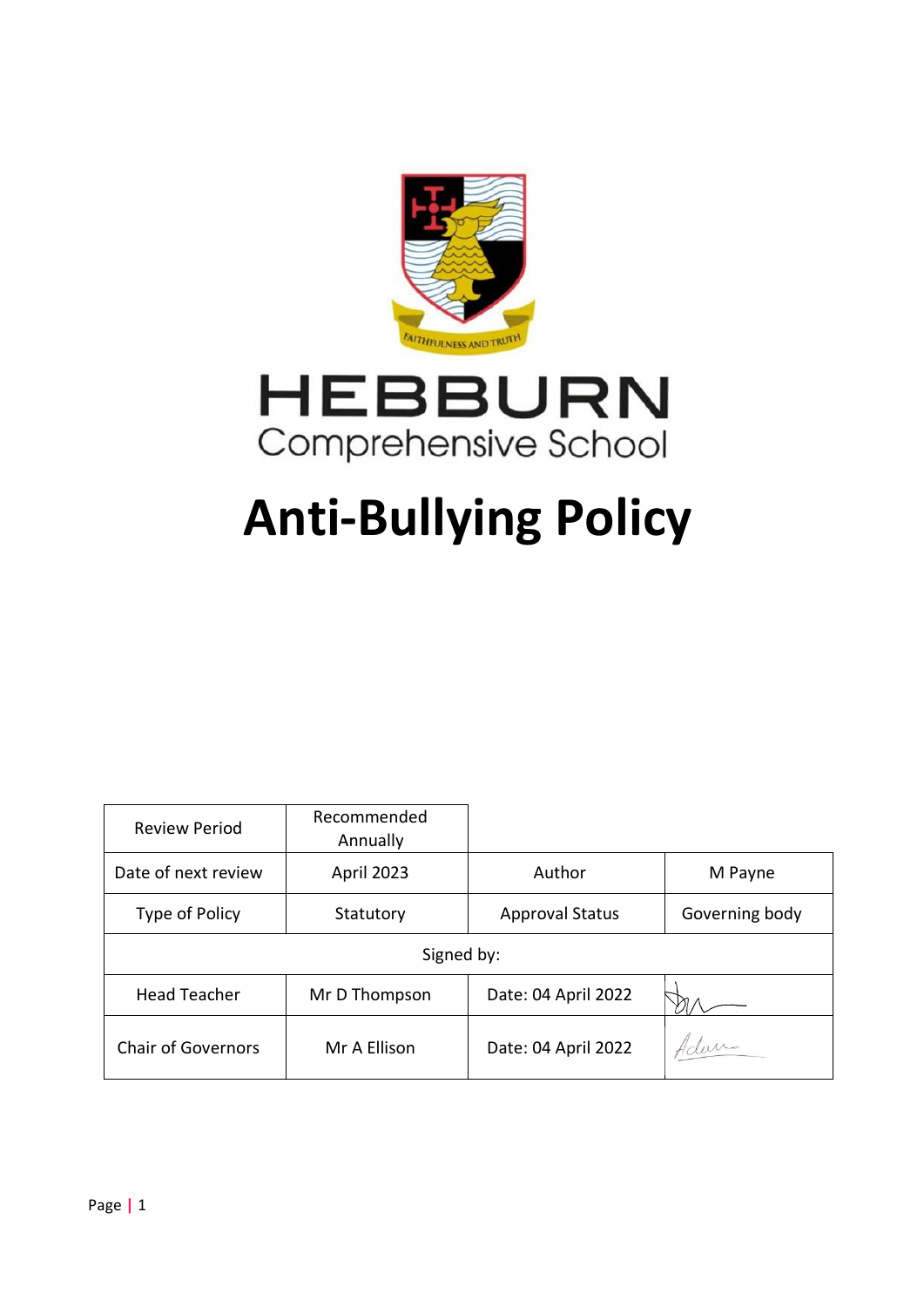# **Hebburn Values and Stance on Bullying**

Our vision at Hebburn Comprehensive School is to have a harmonious community where the emphasis for all is on learning and achievement, where pupils feel safe and where a culture of success and ambition is celebrated and embedded throughout the school and wider community. We aim to raise the aspirations of all our young people, inculcating a respect for one another and for the value of learning and citizenship. Through challenge, partnership, and support, we aim to raise standards of achievement; create a genuine sense of community spirit; and enhance our pupils' life chances for the future.

All children deserve the opportunity to achieve their full potential. At Hebburn Comprehensive School, we have a commitment to securing the five outcomes set out below:

- Be healthy
- Stay safe
- Enjoy and achieve
- Make a positive contribution

## **Statement of Intent**

At Hebburn Comprehensive we believe that all pupils are entitled to learn in a safe and supportive environment that is free from all forms bullying. This policy outlines how instances of bullying are dealt with, including the procedures to prevent occurrences of bullying.

Strategies, such as learning about tolerance and celebrating difference, aim to promote an inclusive, tolerant, and supportive ethos at the school.

A wide body of research indicates that bullying is a problem for many young people, and we acknowledge that some of this can take place in schools. At Hebburn Comprehensive, we take the issue of bullying extremely seriously and have rigorous systems to address it. We believe that through education and the inculcation of a set of core values, we can work together to reduce incidences of bullying and become a school in which bullying is not tolerated, in any form and at any level.

## **Statutory Implications**

The school understands that, under the Equality Act 2010, it has a responsibility to:

- Eliminate unlawful discrimination, harassment, victimisation, and any other conduct prohibited by the act.
- Advance equality of opportunity between people who share a protected characteristic and people who do not share it.
- Foster good relations between people who share a protected characteristic and people who do not share it.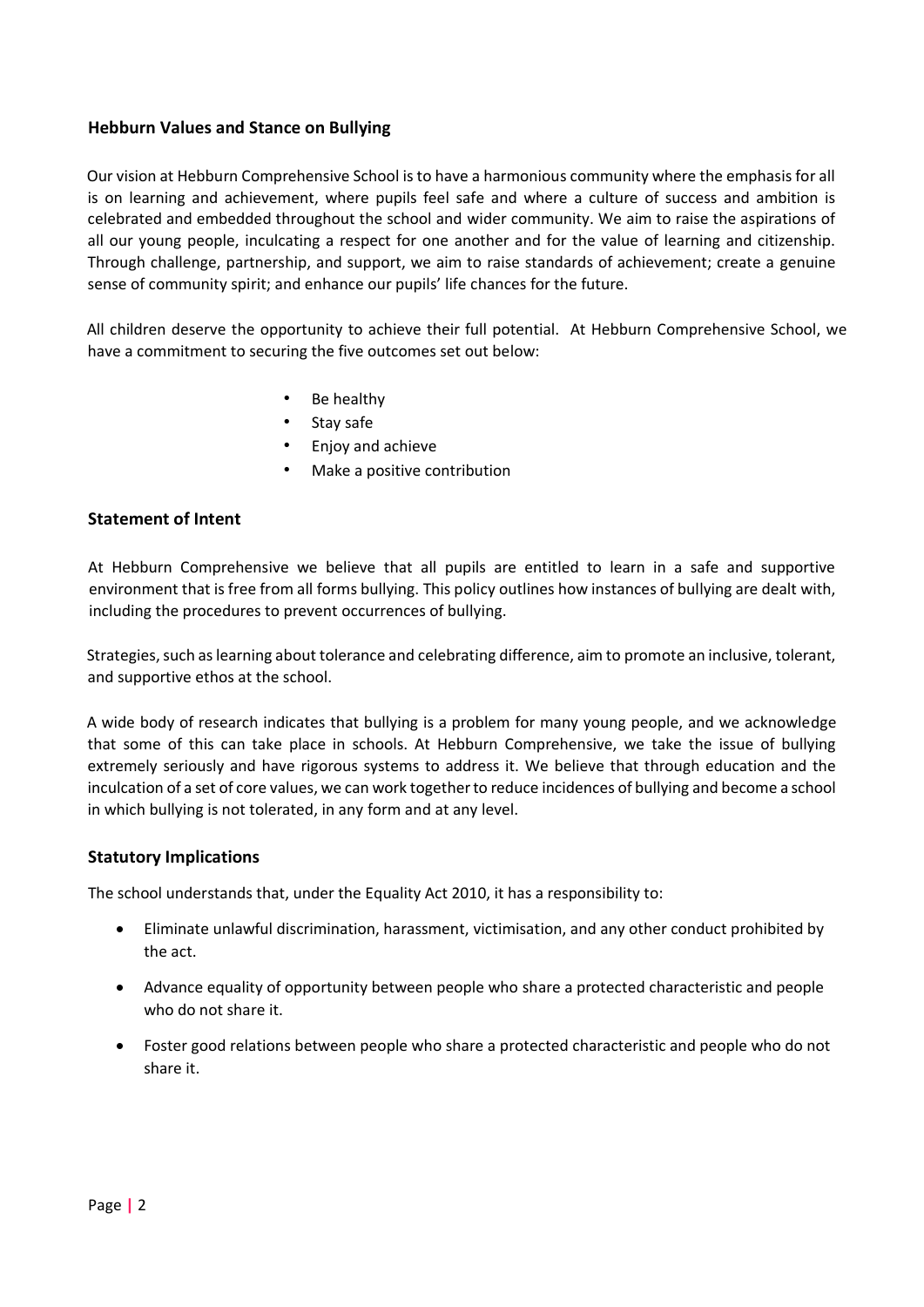Although bullying itself is not a criminal offence, some types of harassment, threatening behaviour and/or communications may be considered criminal offences:

- Under the Malicious Communications Act 1988, it is an offence for a person to electronically communicate with another person with the intent to cause distress or anxiety, or in a way which conveys a message which is indecent or grossly offensive, a threat, or contains information which is false and known or believed to be false by the sender.
- The Protection from Harassment Act 1997 makes it an offence to knowingly pursue any course of conduct amounting to harassment.
- Section 127 of the Communications Act 2003 makes it an offence to send, by means of a public electronic communications network, a message, or other matter, that is grossly offensive or of an indecent, obscene or menacing character. It is unlawful to disseminate defamatory information through any media, including internet sites.
- Other forms of bullying which are illegal and should be reported to the police include violence or assault, theft, repeated harassment, or intimidation, and hate crimes.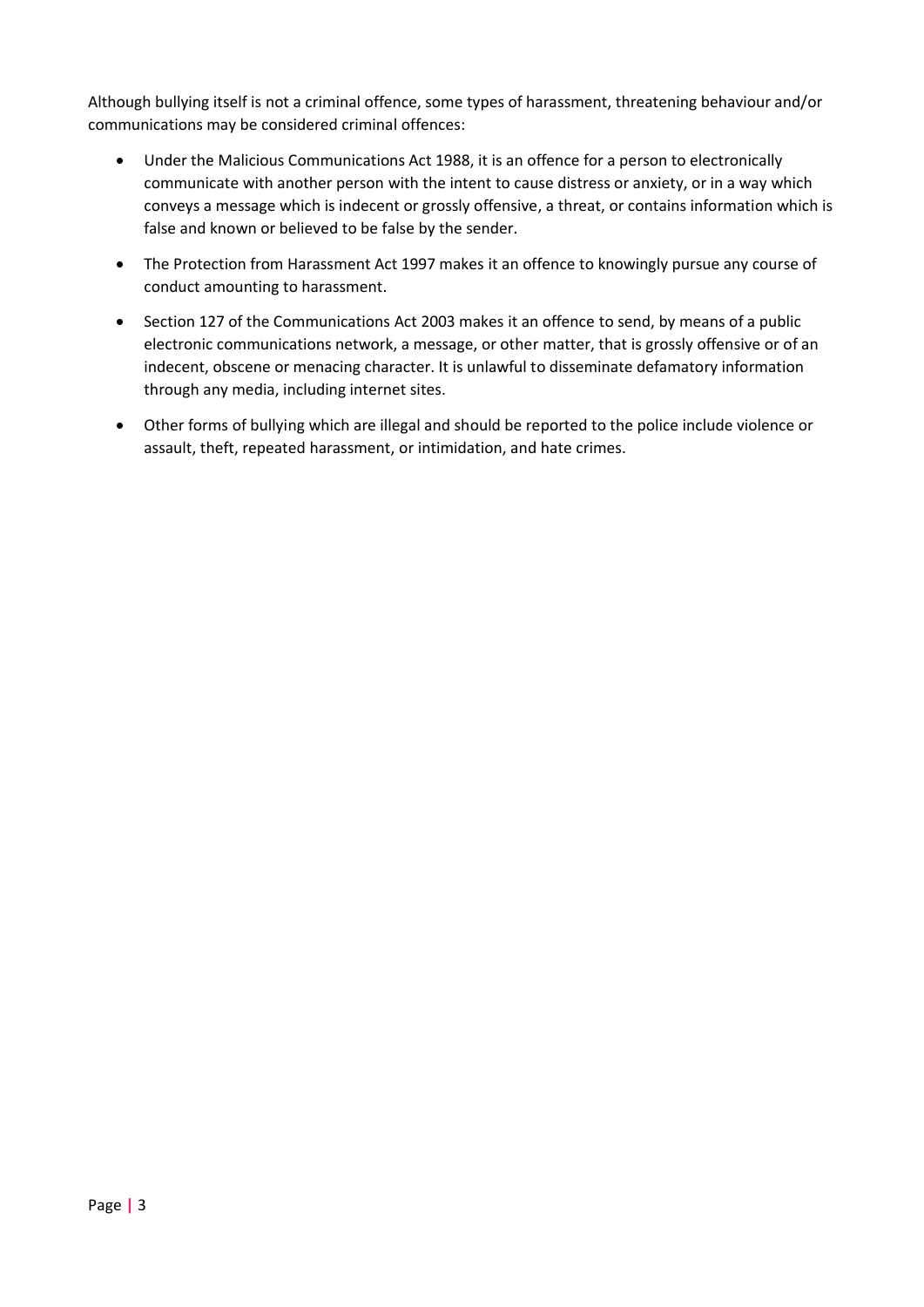# **Definition of Bullying**

For the purpose of this policy, "bullying" is defined as persistent behaviour by an individual or group with the intention of verbally, physically, or emotionally harming another person or group.

Bullying is generally characterised by:

- **Repetition**: Incidents are not one-offs; they are frequent and happen over a period of time.
- **Intent**: The perpetrator(s) means to cause verbal, physical or emotional harm; it is not accidental.
- **Targeting**: Bullying is generally targeted at a specific individual or group.
- **Power imbalance**: Whether real or perceived, bullying is generally based on unequal power relations.

## **Types of Bullying**

## **Many kinds of behaviour can be considered bullying and can be related to almost anything.**

Teasing another pupil because of their appearance, religion, ethnicity, gender, sexual-orientation, home life, culture, disability, or SEND are some of the types of bullying that can occur.

Bullying is acted out through the following mediums:

- Verbally
- **Physically**
- Emotionally
- Online (Cyber)

**Racist bullying:** Bullying another person based on their ethnic background, religion or skin colour. Racist bullying is a criminal offence under the Crime and Disorder Act 1998 and Public Order Act 1986.

**Homophobic bullying:** Bullying another person because of their actual or perceived sexual orientation. Homophobic bullying is a criminal offence under the Crime and Disorder Act 1998 and s146 of the Criminal Justice Act 2003.

**Transphobic bullying:** Bullying based on another person's gender 'variance' or for not conforming to dominant gender roles.

A hate crime offence under the Crime and Disorder Act 1998 and s146 of the Criminal Justice Act 2003.

## **Sexist bullying:**

Bullying based on sexist attitudes expressed in a way to demean, intimidate or harm another person because of their sex or gender. Sexist bullying may sometimes be characterised by inappropriate sexual behaviour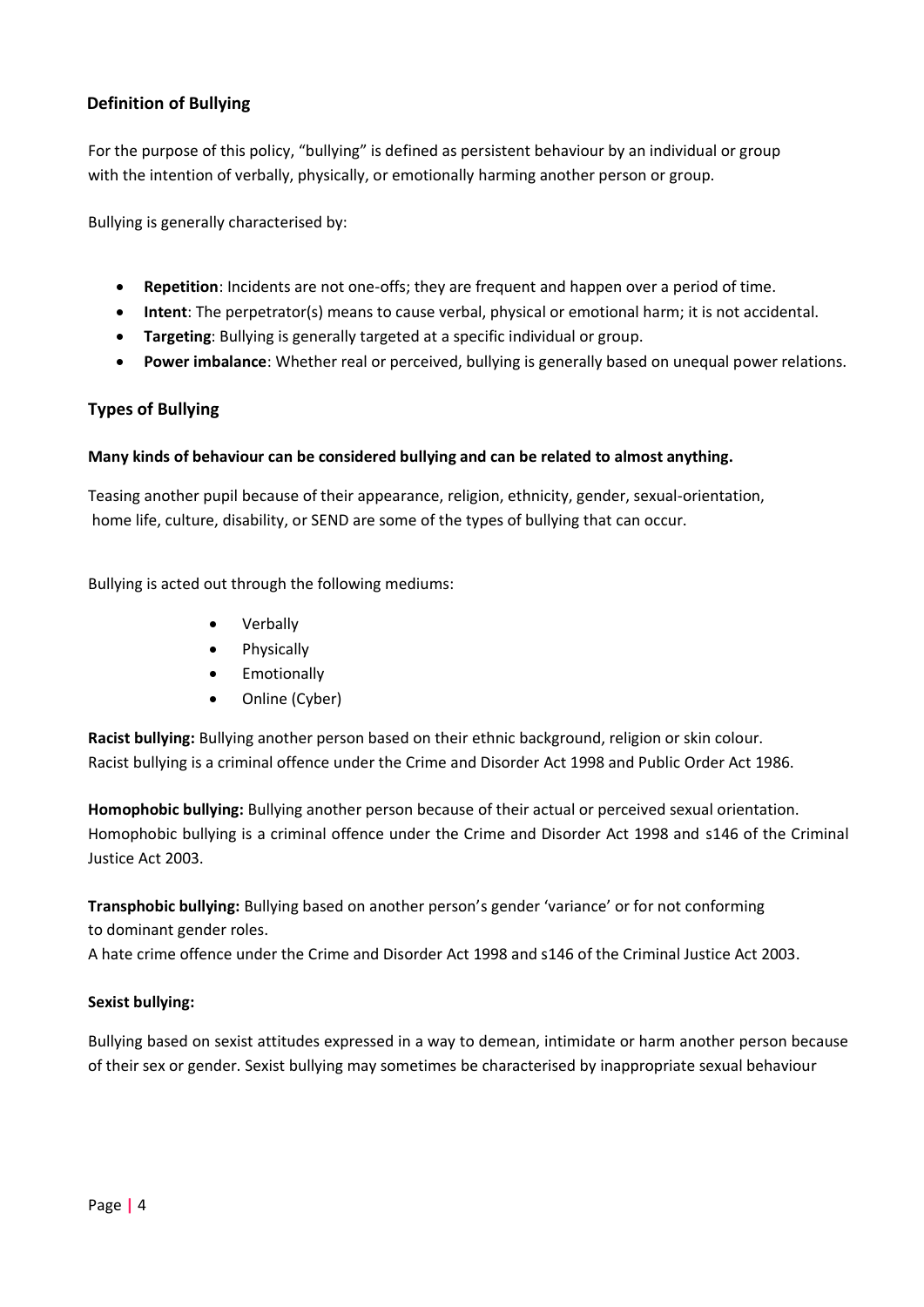## S**exual bullying:**

Bullying behaviour that has a physical, psychological, verbal or non-verbal sexual dimension/dynamic that subordinates, humiliates or intimidates another person. This is commonly underpinned by sexist attitudes or gender stereotypes

**Prejudicial bullying:** Bullying based on prejudices directed towards specific characteristics, e.g.SEND or mental health issues

## **Relational bullying:**

Bullying that primarily constitutes of excluding, isolating and ostracising someone – usually through verbal and emotional bullying

## **Peer-on-Peer Abuse**

The school has a zero-tolerance approach to all forms of peer-on-peer abuse.

To prevent peer-on-peer abuse and address the wider societal factors that can influence behaviour, the school will educate pupils about abuse, its forms, and the importance of discussing any concerns and respecting others through the curriculum, assemblies and PSHE lessons.

All staff will be aware that pupils of any age and gender are capable of abusing their peers. Staff will take all instances of peer-on-peer abuse equally seriously regardless of the characteristics of the perpetrators or victims, will never tolerate abuse as "banter" or "part of growing up", and will never justify sexual harassment, e.g. as "boys being boys", as this can foster a culture of unacceptable behaviours. Staff will also be aware that peer-on-peer abuse can be manifested in many ways, including sexting, sexual harassment and assault, and hazing- or initiation-type violence.

Pupils will be made aware of how to raise concerns or make a report and how any reports will be handled – this includes the process for reporting concerns about friends or peers. If a pupil has been harmed, is in immediate danger or is at risk of harm, a referral may be made to children's social care services, where the DSL deems this appropriate in the circumstances.

The school's Peer-on-peer Abuse Policy outlines the school's stance on addressing peer-on-peer abuse, including sexual abuse, and the procedures in place will be adhered to if any instances are uncovered or disclosed.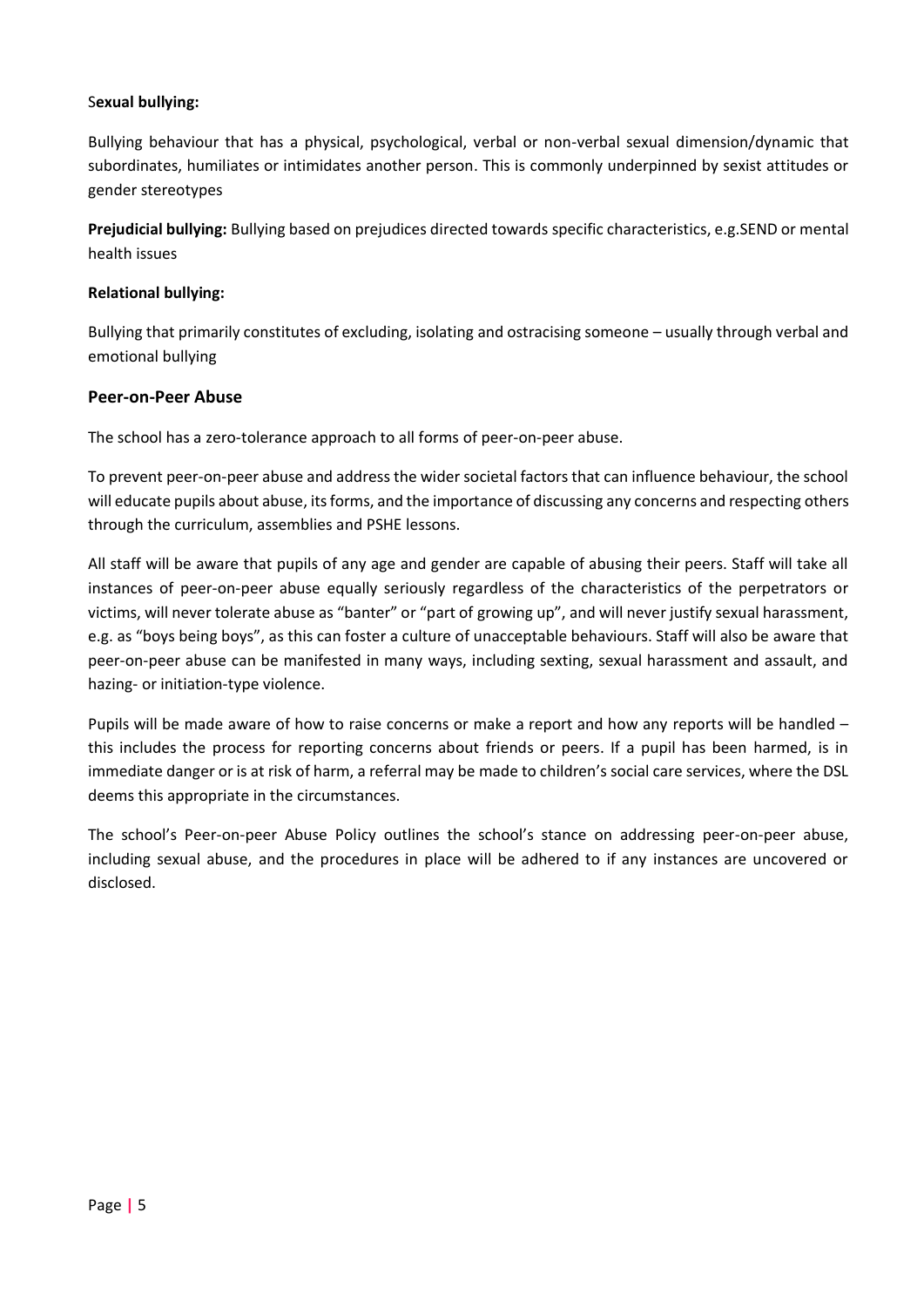## **Roles and Responsibilities**

The Governing Board is responsible for:

- Evaluating and reviewing this policy to ensure that it does not discriminate against any pupils on the basis of their protected characteristics or backgrounds.
- The overall implementation and monitoring of this policy.
- Ensuring that the school adopts a tolerant and open-minded policy towards difference.
- Ensuring the school is inclusive.
- Analysing any bullying data to establish patterns and reviewing this policy in light of these.
- Appointing a safeguarding link governor who will work with the DSL to ensure the policies and practices relating to safeguarding, including the prevention of cyberbullying, are being implemented effectively.

The Head Teacher is responsible for:

- Reviewing and amending this policy, accounting for new legislation and government guidance, and using staff experience of dealing with bullying incidents in previous years to improve procedures. · Keeping a Bullying Report Form of all reported incidents, including which type of bullying has occurred, to allow for proper analysis of the data collected.
- Analysing the data in the bullying record at termly intervals to identify trends, so that appropriate measures to tackle them can be implemented.
- Arranging appropriate training for staff.

Heads of Learning are responsible for:

- Corresponding and meeting with parents where necessary.
- Providing a point of contact for pupils and parents when more serious bullying incidents occur.

Teachers are responsible for:

- Being alert to social dynamics in their class.
- Being available for pupils who wish to report bullying.
- Providing follow-up support after bullying incidents.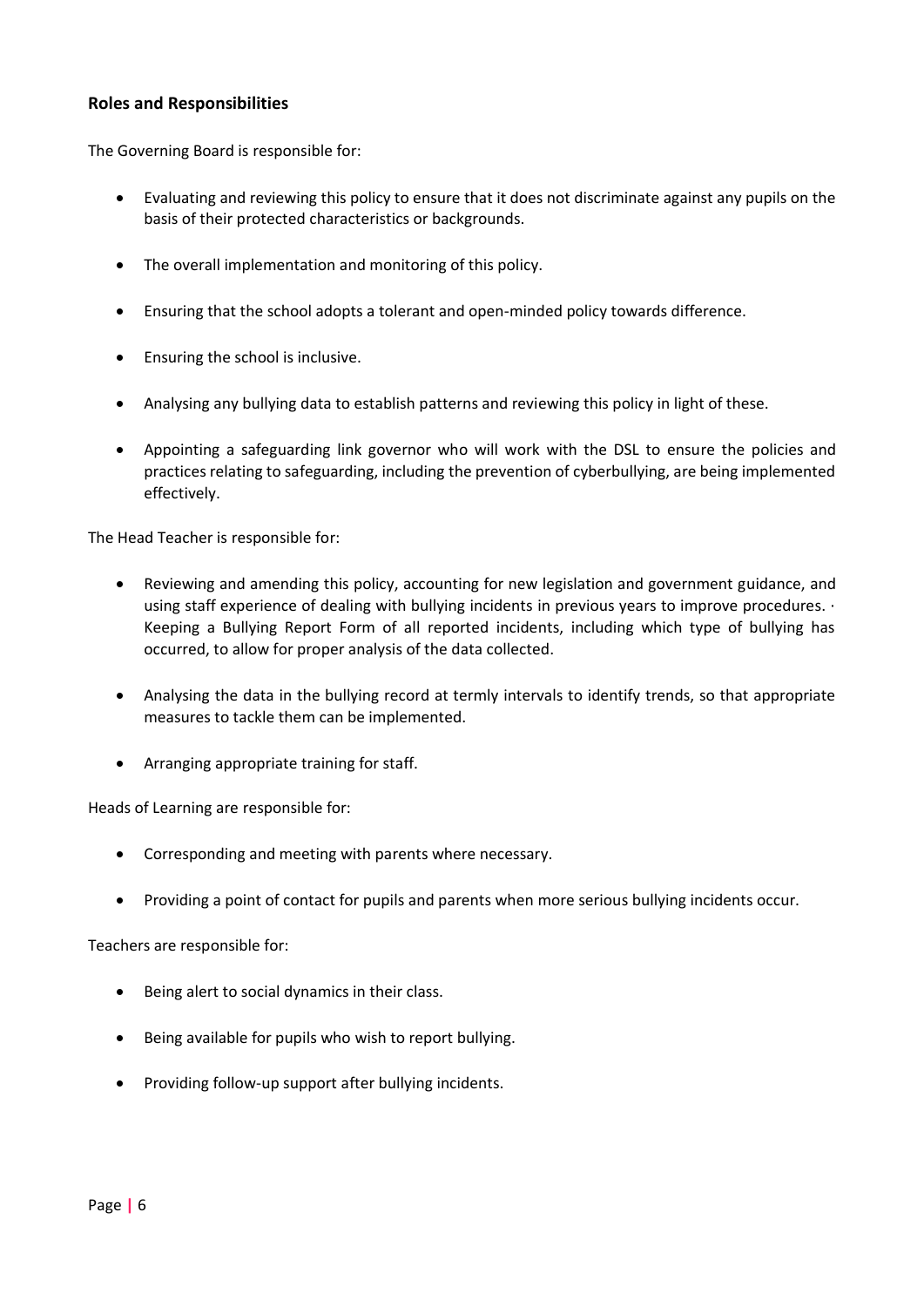- Being alert to possible bullying situations, particularly exclusion from friendship groups, and informing the pupil's heads of year of such observations.
- Refraining from stereotyping when dealing with bullying.
- Understanding the composition of pupil groups, showing sensitivity to those who have been the victims of bullying.
- Reporting any instances of bullying once they have been approached by a pupil for support.

Parents are responsible for:

- Informing their child's Head of Learning or form tutor if they have any concerns that their child is the victim of bullying or involving in bullying in anyway.
- Being watchful of their child's behaviour, attitude and characteristics and informing the relevant staff members of any changes.

Pupils are responsible for:

- Informing a member of staff if they witness bullying or are a victim of bullying.
- Not making counter-threats if they are victims of bullying.
- Walking away from dangerous situations and avoiding involving other pupils in incidents.
- Keeping evidence of cyberbullying and informing a member of staff should they fall victim to cyberbullying.

# **Expectations**

Our aim at Hebburn Comprehensive is to have preventative measures, constantly re-evaluated, through the following expectations:

Expectations of the School:

- To ensure that bullying records are maintained and closely monitored;
- To work closely with parents/carers, the wider community and pupils to ensure that the values and ethos of the school are understood;
- To teach pupils strategies to manage their own relationships with others and how to resolve issues.
- To have a strong emphasis on a consistent and positive approach to behaviour;
- To ensure that we evaluate, at an appropriate time after any bullying event, how effective the action has been;
- To analyse bullying data to assess whether there are any patterns, trends or issues emerging;
- To use this analysis to plan future actions and inform policies.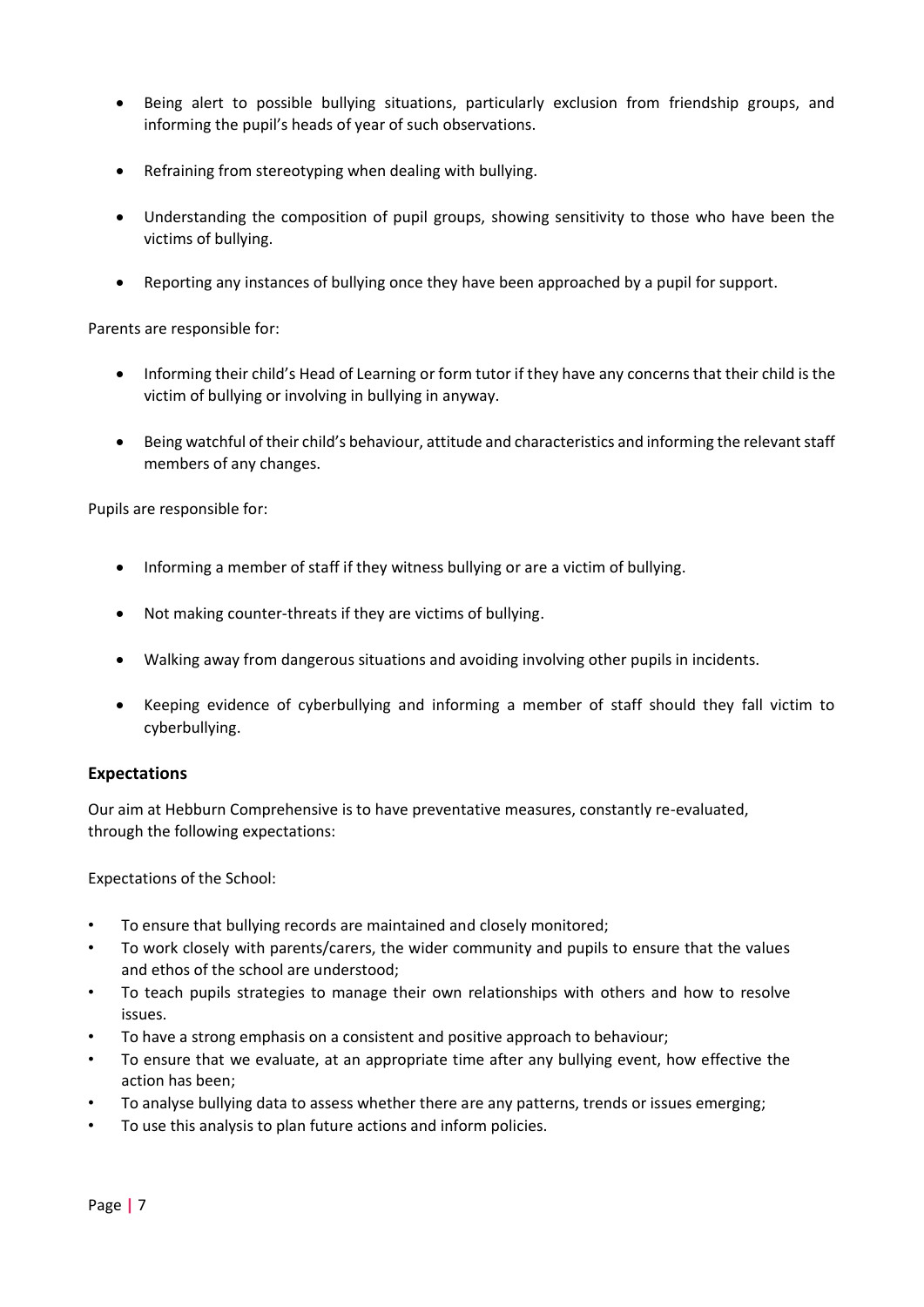Expectations of Staff and Governors:

- To develop systems that seek the views of pupils, parents and carers and staff on a regular basis in order to evaluate the effectiveness of strategies;
- To create a positive school culture for all learners;
- To analyse systematically incidences of bullying and the actions taken;
- To embrace a whole-school approach that celebrates individuals and provides support for all pupils;
- The school will have an effective anti-bullying policy in place that is an integral part of school life;
- A supportive Governing Board will encourage the involvement of parents in the school.
- Staff and Governors will establish a clear system of rules, rights, responsibilities and consequences.
- Staff and Governors will provide an environment that is stimulating and enjoyable.
- To recognise that the responsibility for dealing with bullying incidents rests with the school and the Governing Board.
- Staff and Governors accept that the school has no responsibility to deal with bullying incidences occurring outside of school; however, the school will endeavour to support the child and parents.
- Staff will respond to parental queries and concerns positively and as soon as possible.

# Expectations of Parents:

- To be supportive of the school's expectations of behaviour.
- To respond to school concerns positively and as soon as possible.
- To make appointments and attend meetings when and where possible.
- To keep the school informed of any suspicions they may have that their child may be a victim of bullying.
- To accept that the school has no responsibility to deal with bullying incidences that occur outside school or online outside of school; however, staff will endeavour to support the pupil and parents.
- To be involved in their child's school life and attend parents' evenings etc.

Expectations of Pupils:

- To support the school rules, rights, responsibilities and consequences.
- To take responsibility for their behaviour.
- To respond to school concerns positively and without delay.
- To be involved in a proactive school council.

# **Action Undertaken by Hebburn Comprehensive to Compact Bullying**

- Meetings to assess and review procedures/ incidents.
- Issues addressed through PSHE, lessons across the curriculum and assemblies
- Staff duties.
- Training pupils as peer mentors.
- Effective deployment of the Pastoral Team and other support staff.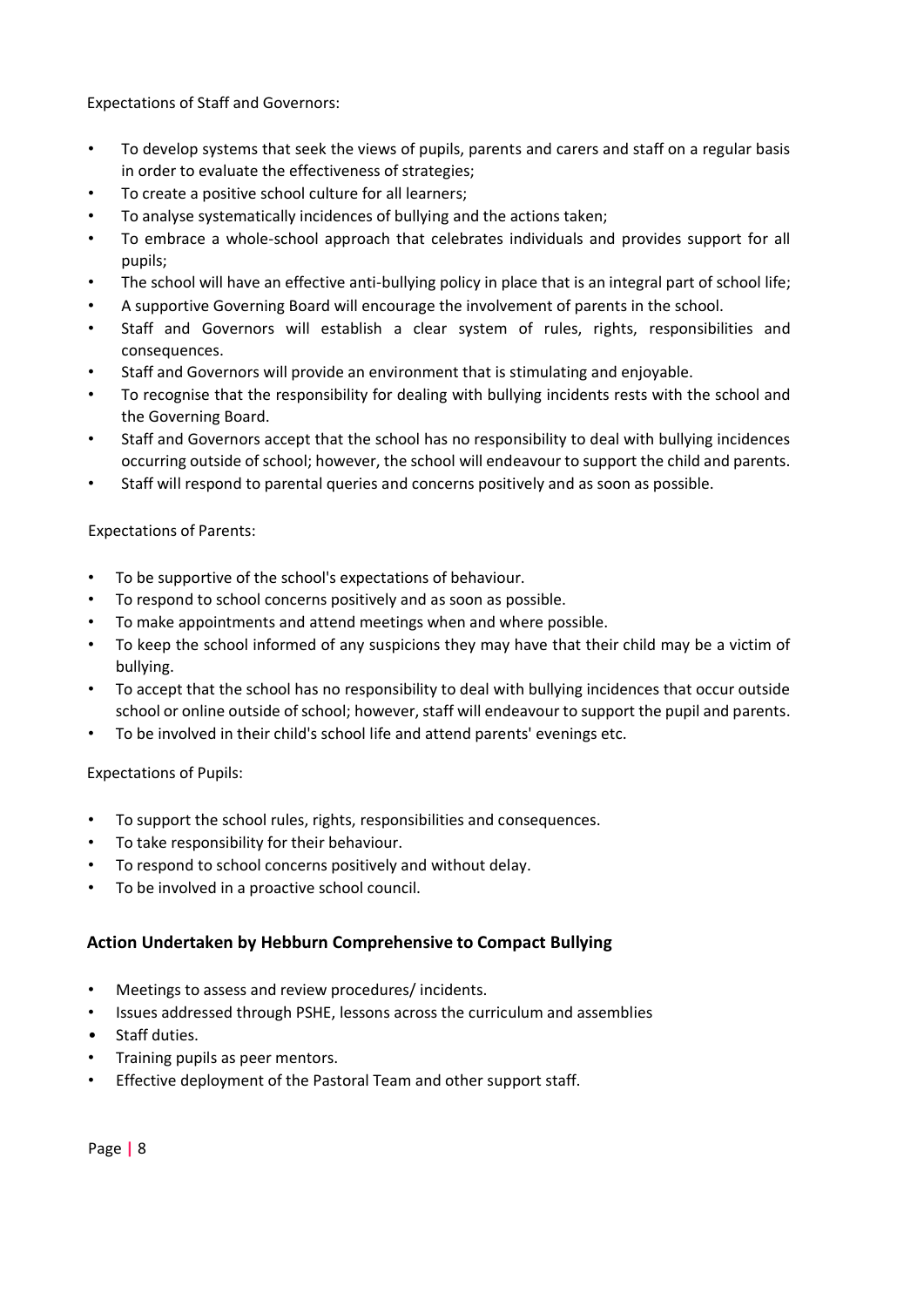## **Prevention**

The school has a whole-school commitment to addressing bullying in any form.

All members of the school will be made aware of this policy and their responsibilities in relation to it.

All types of bullying will be discussed as part of the RSE and health education curriculum, in line with the RHSE policy.

Staff will encourage pupil co-operation and the development of interpersonal skills. Diversity, difference and respect for others will be promoted and celebrated throughout the school. Opportunities to extend friendship groups and interactive skills will be provided through participation in special events, e.g. drama productions, sporting activities and cultural groups.

Seating plans will be organised in a way that prevents instances of bullying.

A safe place, supervised by a teacher, will be available for pupils to go to during free time if they feel threatened or wish to be alone.

Form tutors will also offer an 'open door' policy allowing pupils to discuss any bullying, whether they are victims or have witnessed an incident.

Before a new pupil joins the school, particularly when this happens in-year, the pupil's form tutor and the DSL will implement a strategy to prevent bullying from happening: this will include integration through the Purple Zone Where a new pupil is deemed vulnerable, this strategy may involve further observation or intervention on the part of the DSL.

The school will be alert to, and address, any mental health and wellbeing issues amongst pupils, as these can be a cause, or a result, of bullying behaviour.

The school will ensure potential perpetrators are given support as required, so their educational, emotional and social development is not negatively influenced by outside factors, e.g. mental health issues.

# **Staff Guidance on Dealing with Bullying Issues**

At Hebburn Comprehensive, we take bullying extremely seriously and provide guidance for all staff. Identifying pupils who are being targeted is often difficult.

We use the following indicators as guidelines:

- Being frightened to travel to or from school
- Asking to be driven to school
- Unwillingness to attend school
- Truancy
- Becoming anxious or lacking confidence
- Saying that they feel ill in the morning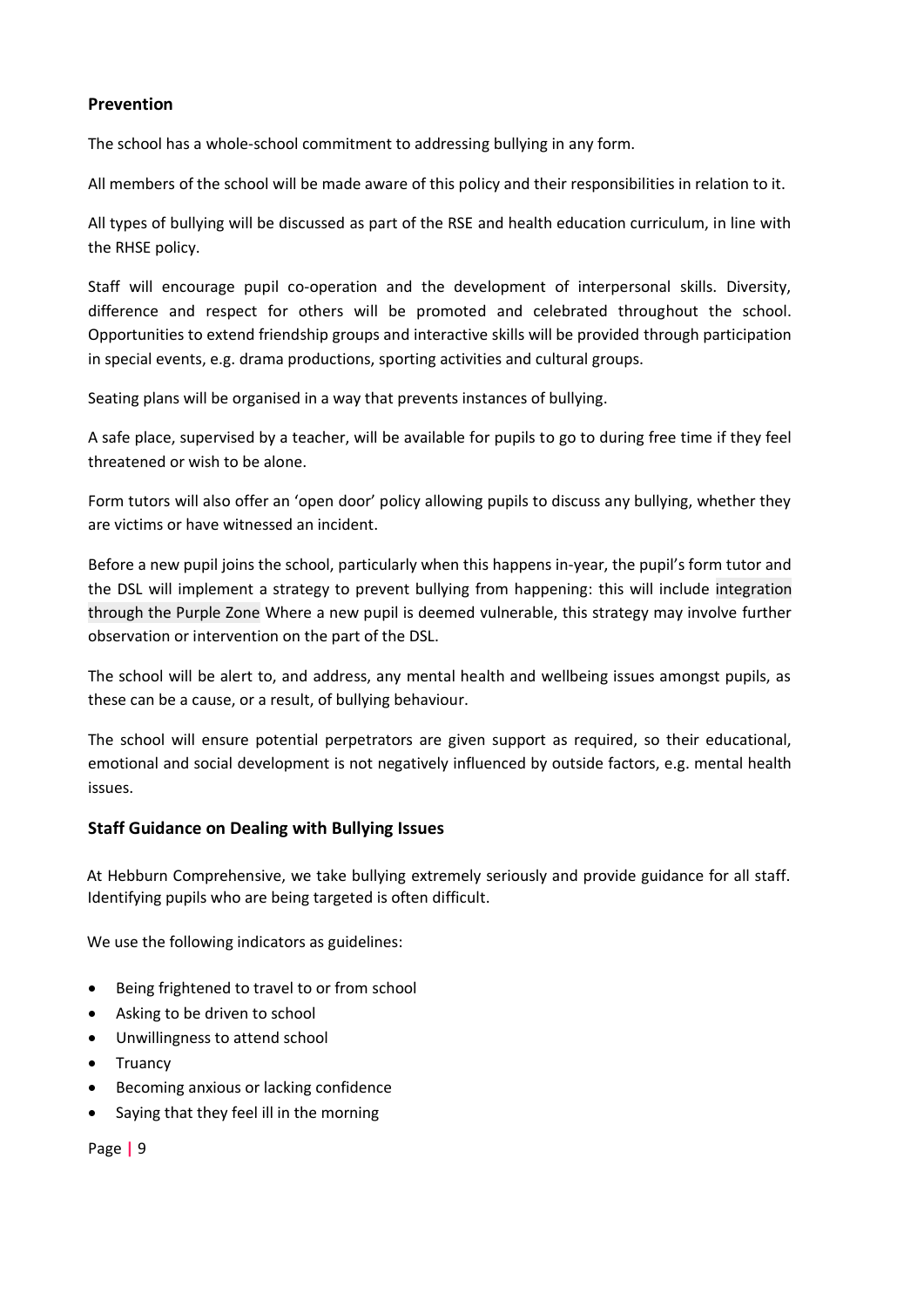- Decreased involvement in school work
- Returning home with torn clothes or damaged possessions
- Missing possessions including money
- Asking for extra money or stealing
- Cuts or bruises
- Lack of appetite
- Unwillingness to use the internet or mobile devices
- Becoming agitated when receiving calls or text messages
- Lack of eye contact
- Becoming short tempered
- Change in behaviour and attitude at home
- Changes to sleeping patterns.

How to manage incidences of bullying:

- vigilance on interactions within the classroom/around the school;
- staff presence at break and lunchtimes;
- intervene in low-level situations; speaking to pupils
- make a record of concerns and pass directly to pastoral staff for further intervention;
- staff may use CCTV footage when investigating an incident. This must only be viewed by the member(s) of staff investigating and must not be shared with other staff not directly involved in the investigation. Due to confidentially restrictions, CCTV footage cannot be shared with parents.

We encourage all staff to observe general behaviour in and around school and to apply the Behaviour and Rewards Policy consistently.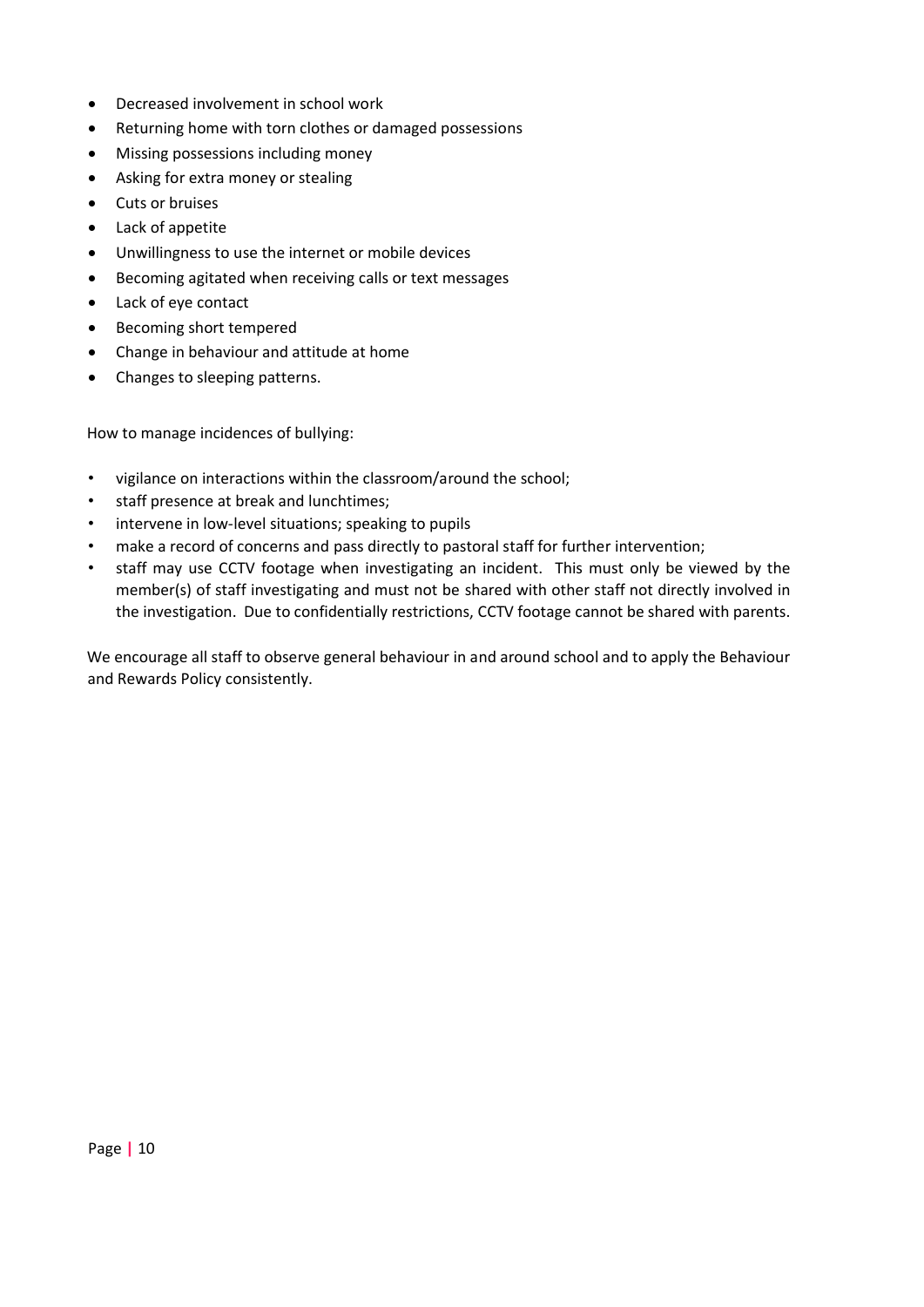# **Protocols for Pupils Protocols for Pupils who have been Bullied**

At Hebburn Comprehensive, we treat targets (pupils who have been bullied) and incidents seriously, whether reported by staff, parents or peers. We recognise the fact that anyone can be a target and it is not his or her fault. As part of our robust safeguarding procedures, the school works very closely with outside agencies, to ensure that any vulnerable children are safe. Mrs Payne (Safeguarding Lead) and Mrs Burdis (Safeguarding Deputy) work closely with the Heads of Learning and Intervention Managers to ensure that there is a coordinated whole-school approach in dealing with bullying.

- Reassure the pupil that they have done the right thing by telling someone, praising their courage for telling.
- Establish details without making the pupil feel responsible for being bullied
- Identify areas of the environment where bullying occurs: corridors, classrooms and any social or transit areas the school yard. Once identified, these areas will be managed effectively.
- Let the pupil know what is being done and set a time and date for a meeting.
- Parents should be informed of procedures in place and actions taken.
- Appropriate strategies will be used and reviewed regularly.
- A comprehensive log of incidents and actions must be maintained and reviewed.
- Summary information will be provided for the termly meetings of the Governing Body.

# **Protocols for Children who Exhibit Bullying Behaviours**

We are aware a pupil may bully for a variety of reasons:

- life events;
- power of an anti-social peer group;
- personality characteristics;
- Some bullies may have low self-esteem that often manifests itself in violence or unpleasant treatment of others;
- Some bullies are extremely manipulative of people and/or situations: this type of behaviour needs to be handled sensitively, but firmly. Wherever possible, staff should address the behaviour, rather than the person.

# **When Involved with a Pupil who Exhibits Bullying Behaviour Staff at Hebburn Comprehensive are Encouraged to:**

- Diffuse the situation and remain calm and non-judgmental.
- **Separate the bullying actions from the person** who is bullying (allows a way out and becomes a win-win situation).
- Explain clearly to the pupil what is going to happen to ensure they understand rules, responsibilities and consequences that the school expects and applies.
- Inform parents of events and consequences that may follow.
- Decide which strategy is effective and appropriate.
- Involve outside agencies if deemed appropriate e.g. Services for Young People, Educational Psychologist, Police and Social Workers.
- Where serious violence or emotional bullying is involved, the Head Teacher may exclude the perpetrator immediately, pending further investigations.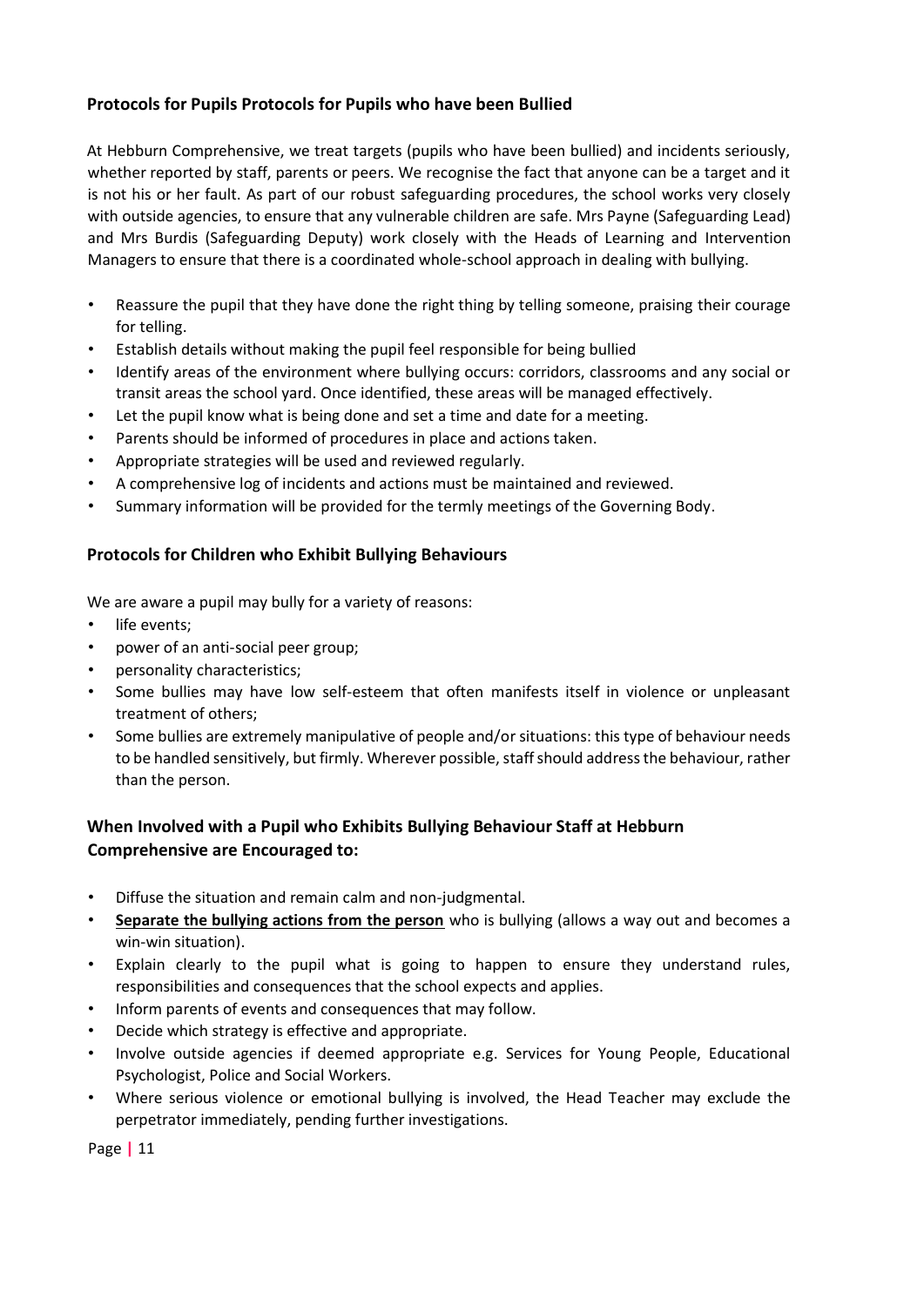## **Peer-on-Peer Abuse**

The school has a zero-tolerance approach to all forms of peer-on-peer abuse, including sexual harassment and sexual violence.

To prevent peer-on-peer abuse and address the wider societal factors that can influence behaviour, the school will educate pupils about abuse, its forms, and the importance of discussing any concerns and respecting others through the curriculum, assemblies and PSHE/RSE lessons.

All staff will be aware that pupils of any age and gender are capable of abusing their peers. Staff will take all instances of peer-on-peer abuse seriously and will never tolerate abuse as "banter" or "part of growing up" and will never justify any form of sexual harassment. Staff will also be aware that peeron-peer abuse can be manifested in many ways, including sexting, sexual harassment and assault, and hazing- or initiation-type violence.

Pupils will be made aware of how to raise concerns or make a report and how any reports will be handled.

The school's Peer-on-peer Abuse Policy outlines the school's stance on addressing peer-on-peer abuse.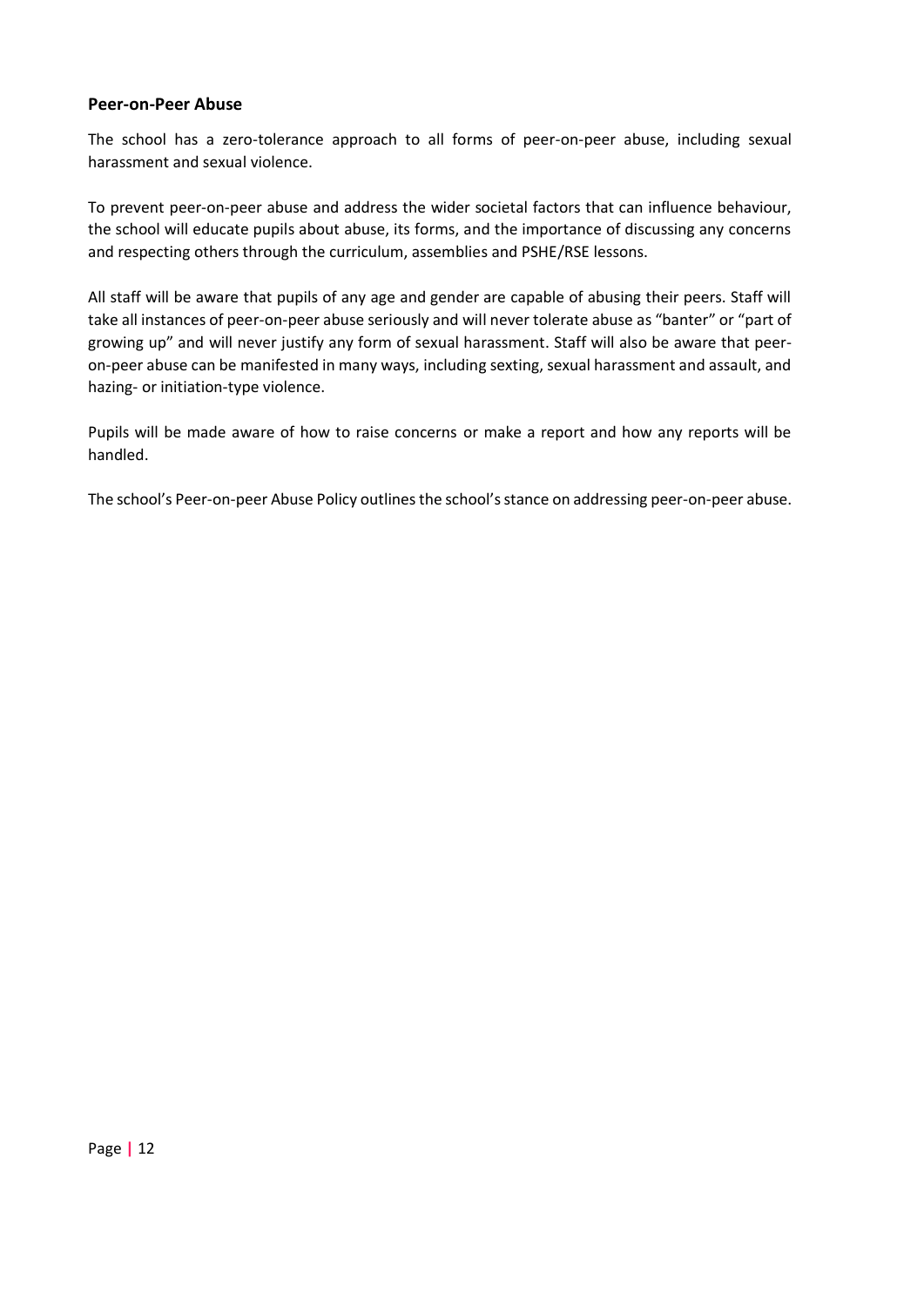# **Cyberbullying**

Cyberbullying may be defined as 'the use of electronic communication, particularly mobile phones and the internet, to bully a person, typically by sending messages of an intimidating or threatening nature: children and adults may be reluctant to admit to being the victims of cyberbullying'. It can take a number of different forms: threats and intimidation, harassment or 'cyber-stalking' (e.g. repeatedly sending unwanted texts or instant messages), sexting (e.g. sending and receiving sexually explicit messages, primarily between mobile phones) vilification/defamation, exclusion/peer rejection, impersonation, unauthorised publication of private information/images and 'trolling' (abusing the internet to provoke or offend others online). It can be an extension of face-to-face bullying, with technology providing the bully with another route to harass their target.

However, it differs from other forms of bullying in several significant ways:

- by facilitating a far more extreme invasion of personal space. Cyberbullying can take place at any time and intrude into spaces that have previously been regarded as safe and personal.
- the potential for anonymity on the part of the bully. This can be extremely distressing for the victim
- the potential for the bully to play very rapidly to a larger audience so the scale and scope of cyberbullying can be greater than for other forms of bullying.
- through the knowledge that the data is in the world-wide domain, disproportionately amplifying the negative effect on the victim, even though the bully may feel his / her actual actions had been no worse than conventional forms of bullying
- the difficulty in controlling electronically circulated messages as more people get drawn in as accessories. By passing on a humiliating picture or message a bystander becomes an accessory to the bullying.
- the profile of the bully and target can be different to other forms of bullying as cyberbullying can take place between peers and across generations. Teachers can be victims and age and size are not important.
- many cyberbullying incidents can themselves act as evidence so it is important the victim saves the information.

# **Procedures**

Minor incidents will be reported to the victim's form tutor, who will investigate the incident, set appropriate sanctions for the perpetrator, and inform the Head of Learning

When investigating a bullying incident, the following procedures will be adopted:

·The victim, alleged perpetrator and witnesses are all interviewed separately

Members of staff ensure that there is no possibility of contact between the pupils being interviewed, including electronic communication

If a pupil is injured, members of staff take the pupil immediately to the first aid room.

• A room is used that allows for privacy during interviews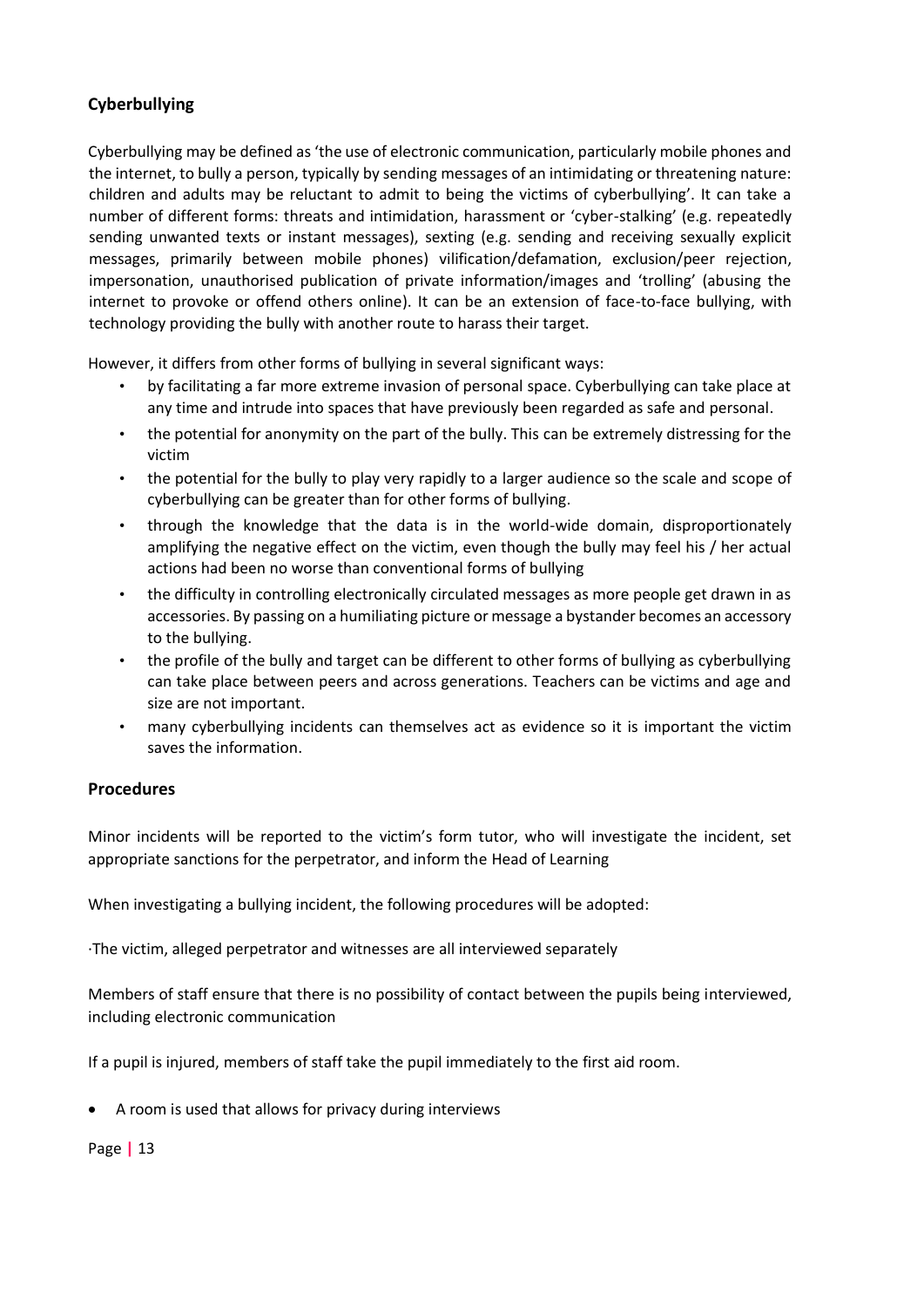- A witness is used for serious incidents
- If appropriate, the alleged perpetrator, the victim and witnesses are asked to write down details of the incident; this may need prompting with questions from the member of staff to obtain the full picture
- The member of staff investigating the incident will gather evidence of a cyberbullying incident; this may involve text messages, emails, photos, etc. provided by the victim
- Premature assumptions are not made.
- Members of staff listen carefully to all accounts, being non-confrontational and not assigning blame until the investigation is complete
- All pupils involved are informed that they must not discuss the interview with other pupils
- Due to the potential for some specific forms of bullying to be characterised by inappropriate sexual behaviour, staff members involved in dealing with the incident are required to consider whether there is a need for safeguarding processes to be implemented.

# **Sanctions**

If the Head Teacher is satisfied that bullying did take place, the perpetrator will be helped to understand the consequences of their actions and warned that there must be no further incidents. The Head Teacher will inform the perpetrator of the type of sanction to be used in this instance, e.g. detentions or service-based activities, and future sanctions if the bullying continues.

If possible, the headteacher will attempt reconciliation and will obtain an apology from the perpetrator. This will either be in writing to the victim, and/or witnesses if appropriate, or face-to-face, but only with the victim's full consent. Discretion will be used here; victims will never feel pressured into a face-to-face meeting with the perpetrator.

Parents are informed of bullying incidents and what action is being taken.

All staff involved in managing instances of bullying will be aware that taking disciplinary action and providing support are not mutually exclusive actions and should be conducted simultaneously to encourage more positive behaviour in future.

The school will remain cognisant of the fact that continued access to school can be important for rehabilitation of harmful behaviour, and will not exclude pupils, unless as a last resort, where there have been serious or consistent incidents of bullying, the school will act in line with the Exclusion Policy.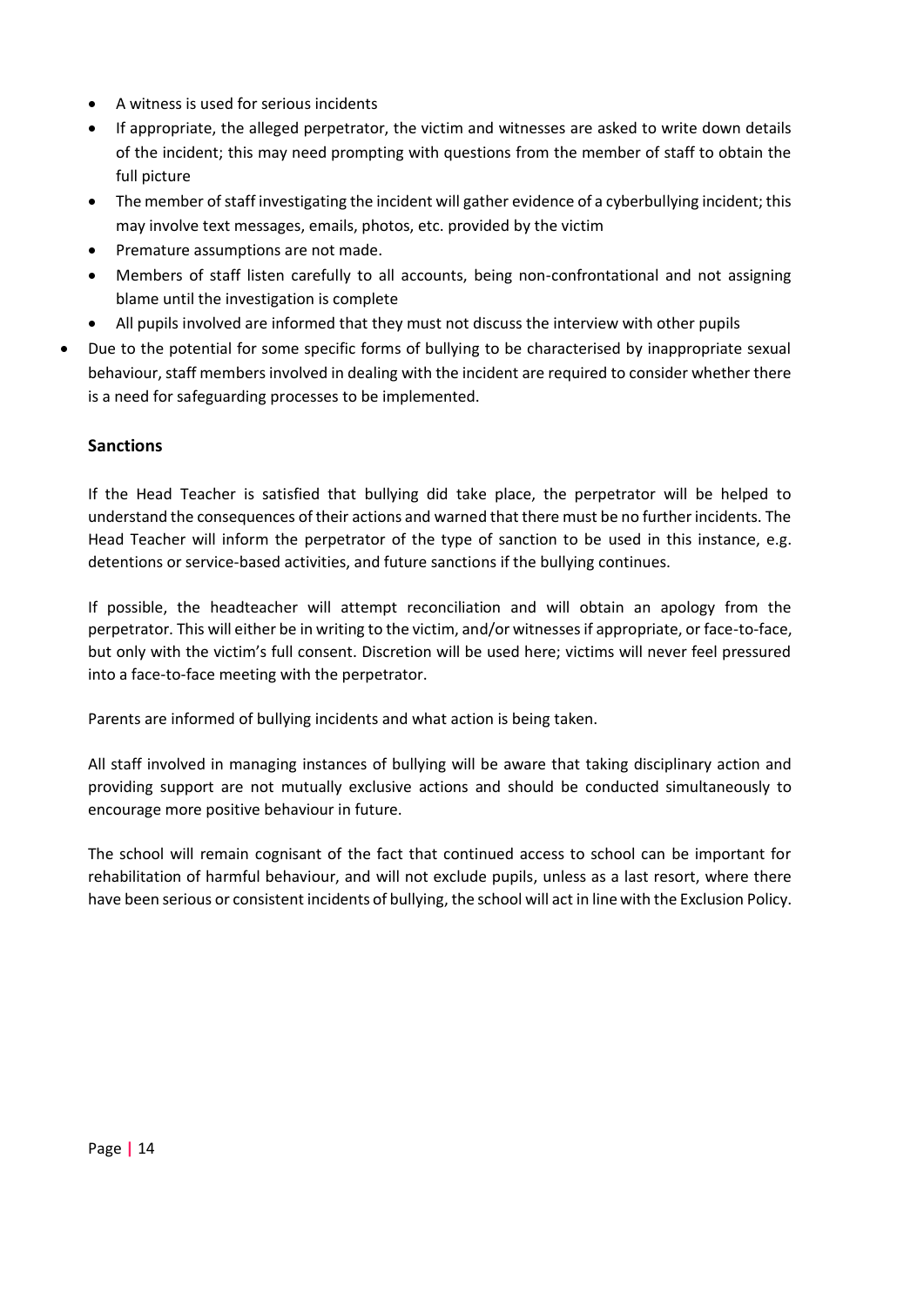# **Support**

In the event of bullying, victims will be offered the following support:

- Emotional support and reassurance from the school counsellor
- Reassurance that it was right to report the incident and that appropriate action will be taken
- Liaison with their parents to ensure a continuous dialogue of support
- Advice not to retaliate or reply, but to keep the evidence and show or give it to their parent or a member of staff
- Advice on aspects of online safety, in the event of cyberbullying, to prevent re-occurrence, including, where appropriate, discussion with their parents to evaluate their online habits and ageappropriate advice on how the perpetrator might be blocked online
- Discussion with their parent on whether police action is required (except in serious cases of child exploitation or abuse where the police may be contacted without discussion with parents)
- The Head Teacher will carefully consider in each instance of bullying that is handled whether it is appropriate to split up the victim(s) and perpetrator(s), e.g. preventing them sharing classes or spaces where possible, and will split up other harmful group dynamics to prevent further occurrences where necessary.
- Staff, particularly the DSL, will work with the victim to build resilience.

# **Follow-Up Support**

The progress of both the perpetrator and the victim will be monitored by their form tutors. One-onone sessions to discuss how the victim and perpetrator are progressing may be appropriate. If appropriate, follow-up correspondence will be arranged with parents one month after the incident.

Pupils who have been bullied will be offered continuous support. The DSL will hold a formal meeting, on a monthly basis, to check whether the bullying has stopped – these formal meetings will continue to take place once a month until the head of year and victim are confident the bullying has stopped. The victim will be encouraged to tell a trusted adult in school if bullying is repeated.

Pupils who have bullied others will be supported in the following ways:

- Receiving a consequence for their actions
- Being able to discuss what happened
- Being helped to reflect on why they became involved
- Being helped to understand what they did wrong and why they need to change their behaviour
- Appropriate assistance from parents

Pupils who have been bullied will be assessed on a case-by-case basis and the DSL will, if necessary, refer the victim of bullying to CAMHS.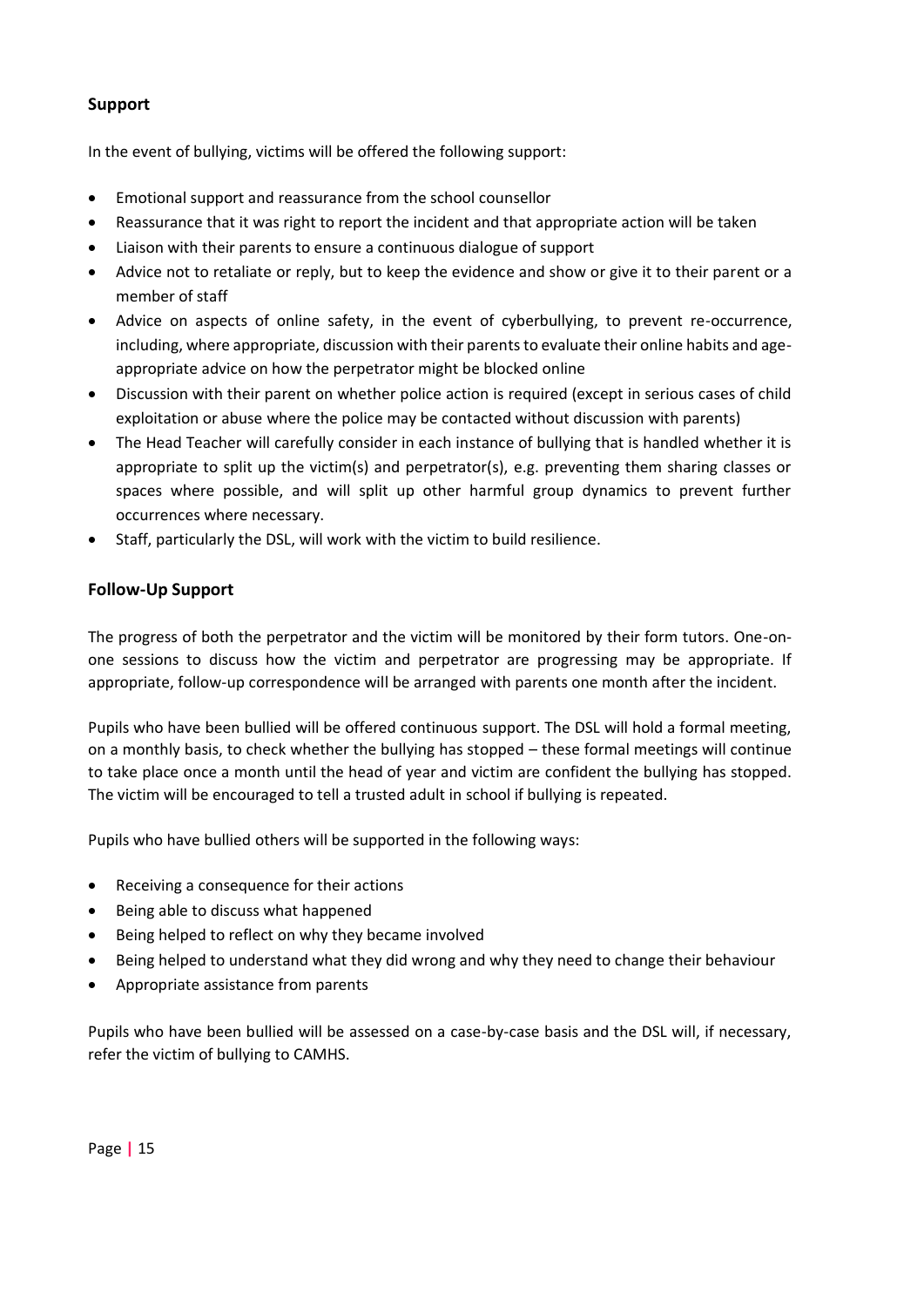In cases where the effects of bullying are so severe that the pupil cannot successfully reintegrate back into the school, the headteacher and DSL will look to transfer the pupil to another mainstream school with the consent and involvement of the pupil's parents.

Where a pupil who has been the victim of bullying has developed such complex needs that alternative provision is required, the pupil, their parents, the headteacher and DSL will meet to discuss the use of alternative provision.

# **Bullying Outside of School**

Staff will remain aware that bullying can happen both in and outside of school, and will ensure that they understand how to respond to reports of bullying that occurred outside school in line with the Child Protection and Safeguarding Policy and the Peer-on-peer Abuse Policy.

The Head Teacher has a specific statutory power to discipline pupils for poor behaviour outside of the school premises. Section 89(5) of the Education and Inspections Act 2006 gives the Head Teacher the power to regulate pupils' conduct when they are not on school premises, and therefore, not under the lawful charge of a school staff member.

Teachers have the power to discipline pupils for misbehaving outside of the school premises. This can relate to any bullying incidents occurring anywhere off the school premises, such as on school or public transport, outside the local shops, or in the town or village centre.

Where bullying outside school is reported to school staff, it will be investigated and acted upon.

The Head Teacher is responsible for determining whether it is appropriate to notify the police of the action taken against a pupil. If the misbehaviour could be of a criminal nature, or poses a serious threat to a member of the public, the police will be informed.

# **Record Keeping**

The DSL will ensure that robust records are kept with regard to all reported or otherwise uncovered incidents of bullying: this includes recording where decisions have been made, e.g. sanctions, support, escalation of a situation and resolutions.

The headteacher and DSL will ensure that all decisions and actions recorded are reviewed on a regular basis for the purposes of:

- Identifying patterns of concerning, problematic or inappropriate behaviour on the part of certain pupils that may need to be handled, e.g. with pastoral support.
- Reflecting on whether cases could have been handled better and using these reflections to inform future practice.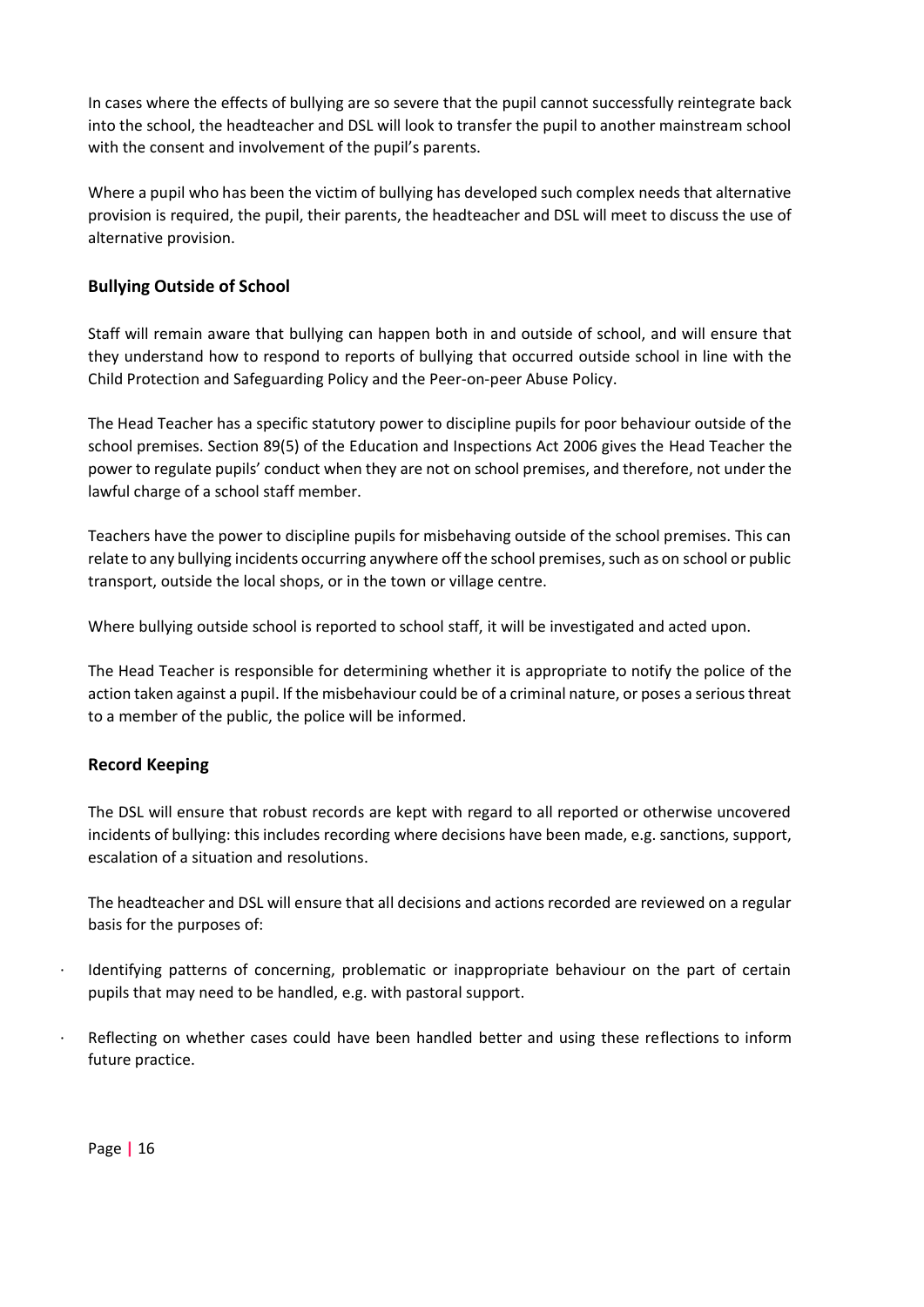- · Considering whether there are wider cultural issues at play within the school, e.g. whether school culture facilitates discriminatory bullying by not adequately addressing instances, and planning to mitigate this.
- · Considering whether prevention strategies could be strengthened based on any patterns in the cases that arise.

# **Monitoring and Review**

This policy is reviewed every two years by the headteacher and the DSL. Any changes to this policy will be communicated to all relevant stakeholders.

The scheduled review date for this policy is date.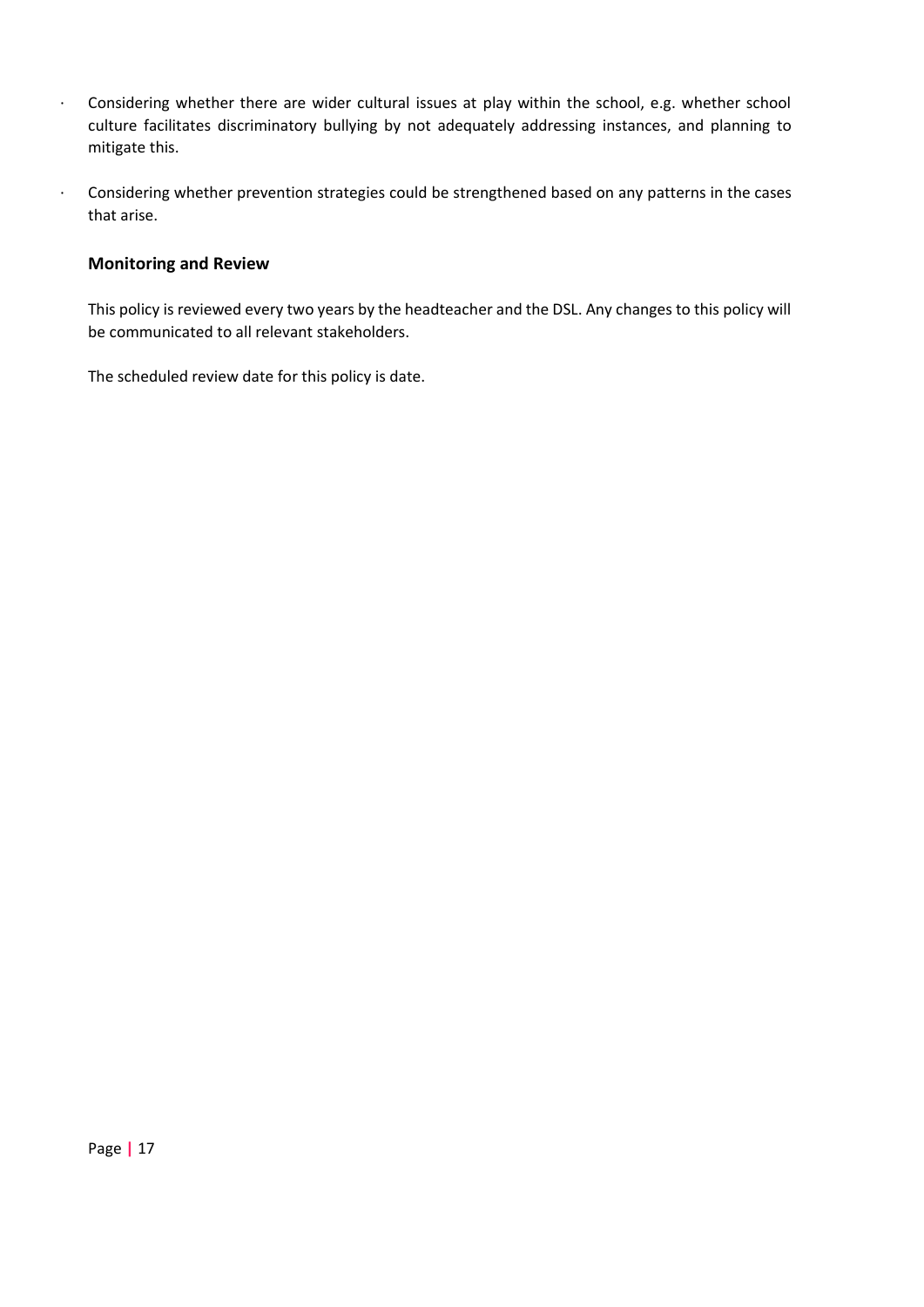# **Monitoring and Evaluation**

- Monitoring of the policy will be undertaken annually by the Head Teacher, Mrs Payne and the Chair of Governors, together with the nominated Safeguarding Governor.
- The Chair of Governors will be kept informed of repeated incidences of bullying.
- Records will be kept for the duration of the victim's and perpetrator's time in school, or for three years – whichever is longer up to three years, or longer, if required.
- There will be an annual review and update of the Policy by the Governing Body.
- The policy will be shared and reviewed with the staff and pupils.
- We will involve the school council /governors in reviewing the policy.

# **The Position of the Local Authority**

This policy will explain how they will respond to all incidences. If you are worried or concerned about bullying issues, or your child has reported bullying to you, it is important that you make contact with the Head Teacher of the school, who will ensure a member of staff follows up your enquiry, as outlined in their schools' policy. Schools will endeavour to meet with you to discuss your concerns so that they can work with you and your child to resolve the issues. If the matter remains unresolved, the next step would be to refer the matter through the schools' complaints procedure, which would involve the school's Governing Body.

# **Guidance for Parents and Carers**

At Hebburn Comprehensive, we believe parents and carers have a vital role in ensuring their child adheres to the school rules and in supporting the school when dealing with contentious issues. These guidelines and information are available to parents.

# **Signs to Look for in your Child**

Common symptoms may include:

- headaches or stomach aches
- anxiety, irritability or stress
- refusal to attend school
- few or no noticeable friends around
- loss of money or belongings
- unexplained bruises etc
- an unwillingness to talk about school